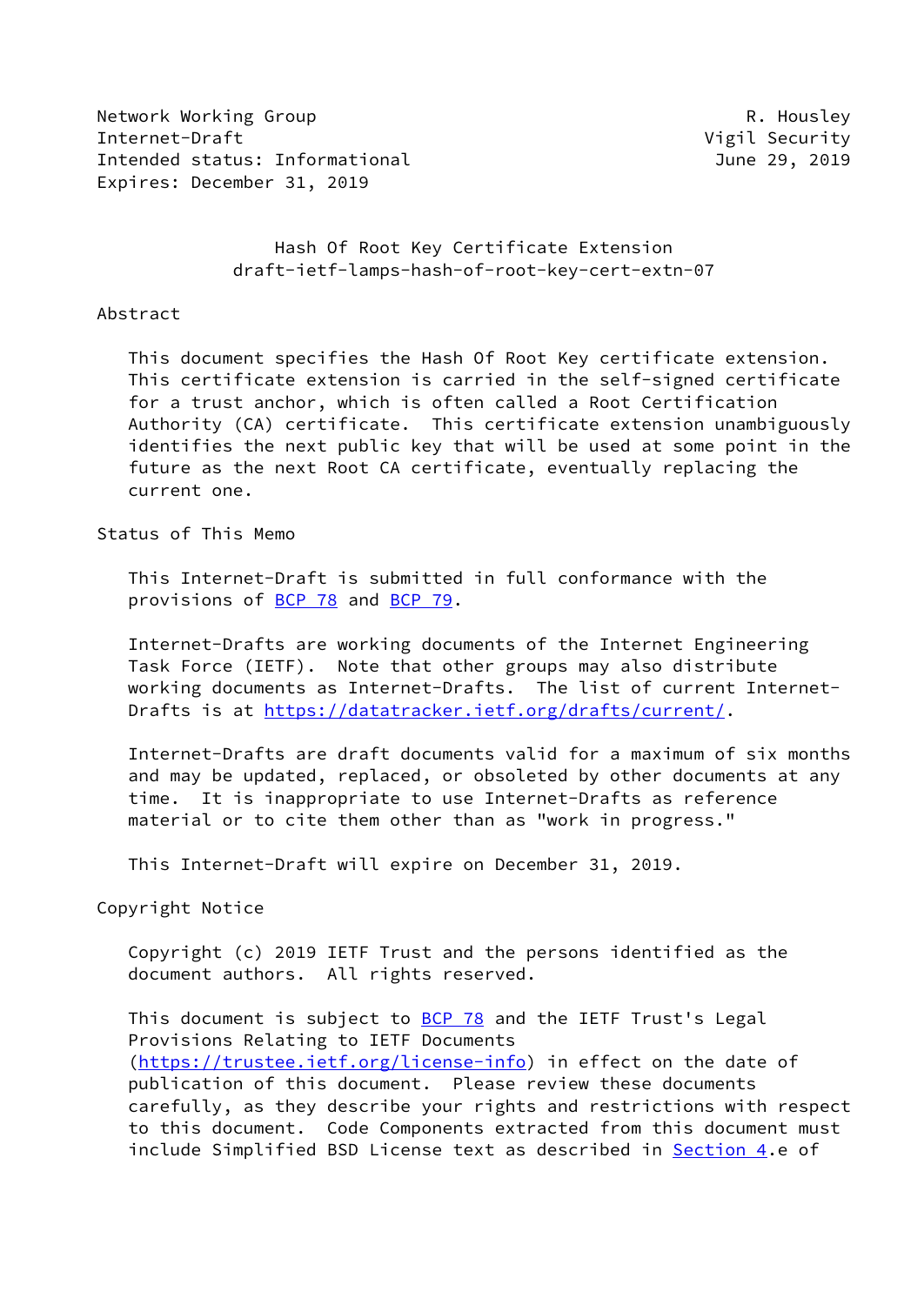<span id="page-1-1"></span>

| Internet-Draft |  |  | Hash Of Root Key Extension |  | June 2019 |
|----------------|--|--|----------------------------|--|-----------|
|----------------|--|--|----------------------------|--|-----------|

 the Trust Legal Provisions and are provided without warranty as described in the Simplified BSD License.

# Table of Contents

|                                                        | $\overline{\phantom{0}}$ 2 |
|--------------------------------------------------------|----------------------------|
|                                                        | $\overline{\phantom{0}}$ 2 |
|                                                        | $\overline{\mathbf{3}}$    |
|                                                        | $\overline{\mathbf{3}}$    |
| $\frac{3}{2}$ . Hash Of Root Key Certificate Extension | $\overline{4}$             |
| 4.                                                     | $\frac{4}{1}$              |
| Operational Considerations<br>5.                       | $\frac{4}{1}$              |
| 6.                                                     | 6                          |
|                                                        |                            |
| 8.                                                     |                            |
| 8.1. Normative References                              | 8                          |
| 8.2. Informative References                            | <u>9</u>                   |
|                                                        | <u>9</u>                   |
|                                                        | -11                        |
|                                                        |                            |

### <span id="page-1-0"></span>[1](#page-1-0). Introduction

 This document specifies the Hash Of Root Key X.509 version 3 certificate extension. The extension is an optional addition to the Internet X.509 Public Key Infrastructure Certificate and Certificate Revocation List (CRL) Profile [[RFC5280](https://datatracker.ietf.org/doc/pdf/rfc5280)]. The certificate extension facilitates the orderly transition from one Root Certification Authority (CA) public key to the next. It does so by publishing the hash value of the next generation public key in the current self signed certificate. This hash value is a commitment to a particular public key in the next generation self-signed certificate. This commitment allows a relying party to unambiguously recognize the next generation self-signed certificate when it becomes available, install the new self-signed certificate in the trust anchor store, and eventually remove the previous one from the trust anchor store.

 A Root CA Certificate MAY include the Hashed Root Key certificate extension to provide the hash value of the next public key that will be used by the Root CA.

### <span id="page-1-2"></span>[1.1](#page-1-2). Terminology

The key words "MUST", "MUST NOT", "REQUIRED", "SHALL", "SHALL NOT",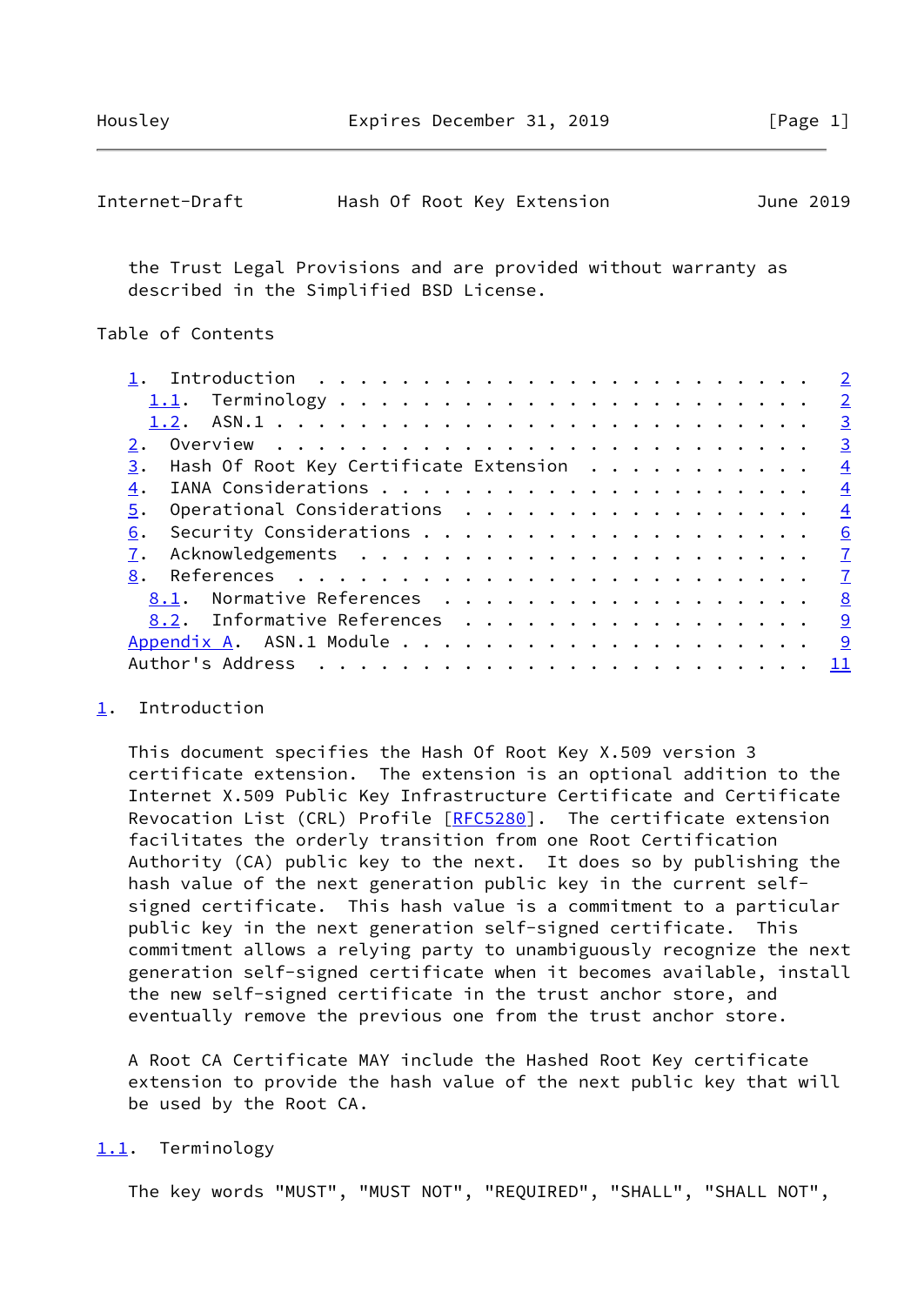"SHOULD", "SHOULD NOT", "RECOMMENDED", "NOT RECOMMENDED", "MAY", and "OPTIONAL" in this document are to be interpreted as described in [BCP 14](https://datatracker.ietf.org/doc/pdf/bcp14) [\[RFC2119](https://datatracker.ietf.org/doc/pdf/rfc2119)][RFC8174] when, and only when, they appear in all capitals, as shown here.

| Housley | Expires December 31, 2019 |  | [Page 2] |
|---------|---------------------------|--|----------|
|         |                           |  |          |

<span id="page-2-1"></span>Internet-Draft Hash Of Root Key Extension June 2019

#### <span id="page-2-0"></span>[1.2](#page-2-0). ASN.1

Certificates [\[RFC5280](https://datatracker.ietf.org/doc/pdf/rfc5280)] use ASN.1 [\[X680](#page-8-0)]; Distinguished Encoding Rules (DER) [[X690\]](#page-8-1) are REQUIRED for certificate signing and validation.

<span id="page-2-2"></span>[2](#page-2-2). Overview

 Before the initial deployment of the Root CA, the following are generated:

 R1 = The initial Root key pair R2 = The second generation Root key pair H2 = Thumbprint (hash) of the public key of R2 C1 = Self-signed certificate for R1, which also contains H2

 C1 is a self-signed certificate, and it contains H2 within the HashOfRootKey extension. C1 is distributed as part of the initial the system deployment. The HashOfRootKey certificate extension is described in [Section 3](#page-3-0).

 When the time comes to replace the initial Root CA certificate, R1, the following are generated:

 R3 = The third generation Root key pair H3 = Thumbprint (hash) the public key of R3 C2 = Self-signed certificate for R2, which contains H3

 This is an iterative process. That is, R4 and H4 are generated when it is time for C3 to replace C2. And so on.

 The successor to the Root CA self-signed certificate can be delivered by any means. Whenever a new Root CA self-signed certificate is received, the recipient is able to verify that the potential Root CA certificate links back to a previously authenticated Root CA certificate with the hashOfRootKey certificate extension. That is, the recipient verifies the signature on the self-signed certificate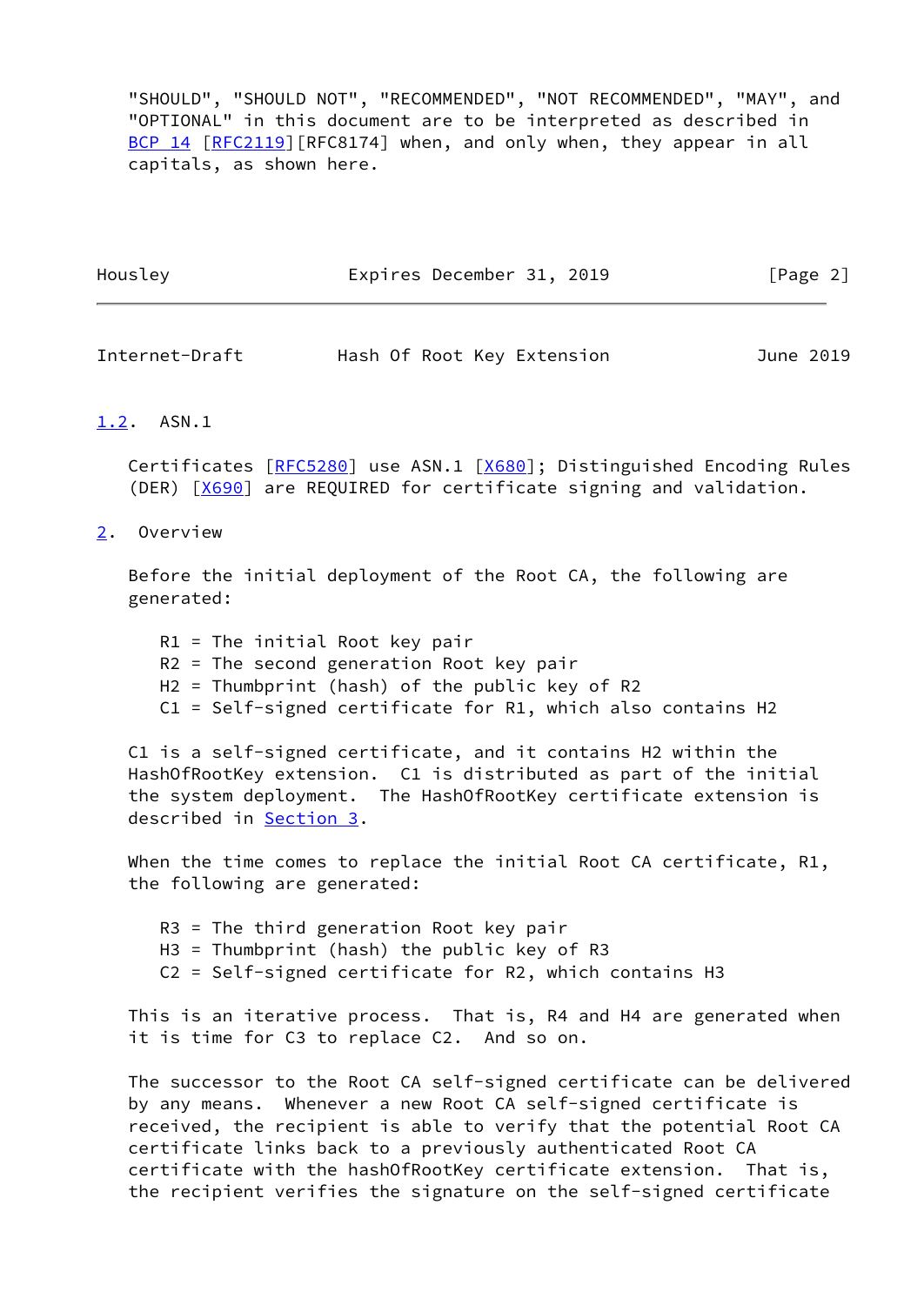and verifies that the hash of the DER-encoded SubjectPublicKeyInfo from the potential Root CA certificate matches the value from the HashOfRootKey certificate extension of the current Root CA certificate. Checking the self-signed certificate signature ensures that the certificate contains the subject name, public key algorithm identifier, and public key algorithm parameters intended by the key owner; these are important inputs to certification path validation as defined in Section [6 of \[RFC5280\]](https://datatracker.ietf.org/doc/pdf/rfc5280#section-6). Checking the hash of the SubjectPublicKeyInfo ensures that the certificate contains the intended public key. If either check fails, then the potential Root CA certificate is not a valid replacement, and the recipient continues to use the current Root CA certificate. If both checks

Housley **Expires December 31, 2019** [Page 3]

<span id="page-3-1"></span>Internet-Draft Hash Of Root Key Extension June 2019

 succeed, then the recipient adds the potential Root CA certificate to the trust anchor store. As discussed in  $Section 5$ , the recipient can remove the current Root CA certificate immediately in some situations. In other situations, the recipient waits an appropriate amount of time to ensure that existing certification paths continue to validate.

<span id="page-3-0"></span>[3](#page-3-0). Hash Of Root Key Certificate Extension

The HashOfRootKey certificate extension MUST NOT be critical.

The following ASN.1 [\[X680](#page-8-0)][X690] syntax defines the HashOfRootKey certificate extension:

ext-HashOfRootKey EXTENSION ::=  $\{$  -- Only in Root CA certificates SYNTAX HashedRootKey IDENTIFIED BY id-ce-hashOfRootKey CRITICALITY {FALSE} }

| HashedRootKey ::= SEQUENCE { |                |       |                        |
|------------------------------|----------------|-------|------------------------|
| hashAlg                      | HashAlgorithm, |       | -- Hash algorithm used |
| hashValue                    | OCTET STRING } |       | -- Hash of DER-encoded |
|                              |                | $- -$ | SubjectPublicKeyInfo   |

id-ce-hashOfRootKey ::= OBJECT IDENTIFIER { 1 3 6 1 4 1 51483 2 1 }

 The definitions of EXTENSION and HashAlgorithm can be found in [\[RFC5912](https://datatracker.ietf.org/doc/pdf/rfc5912)].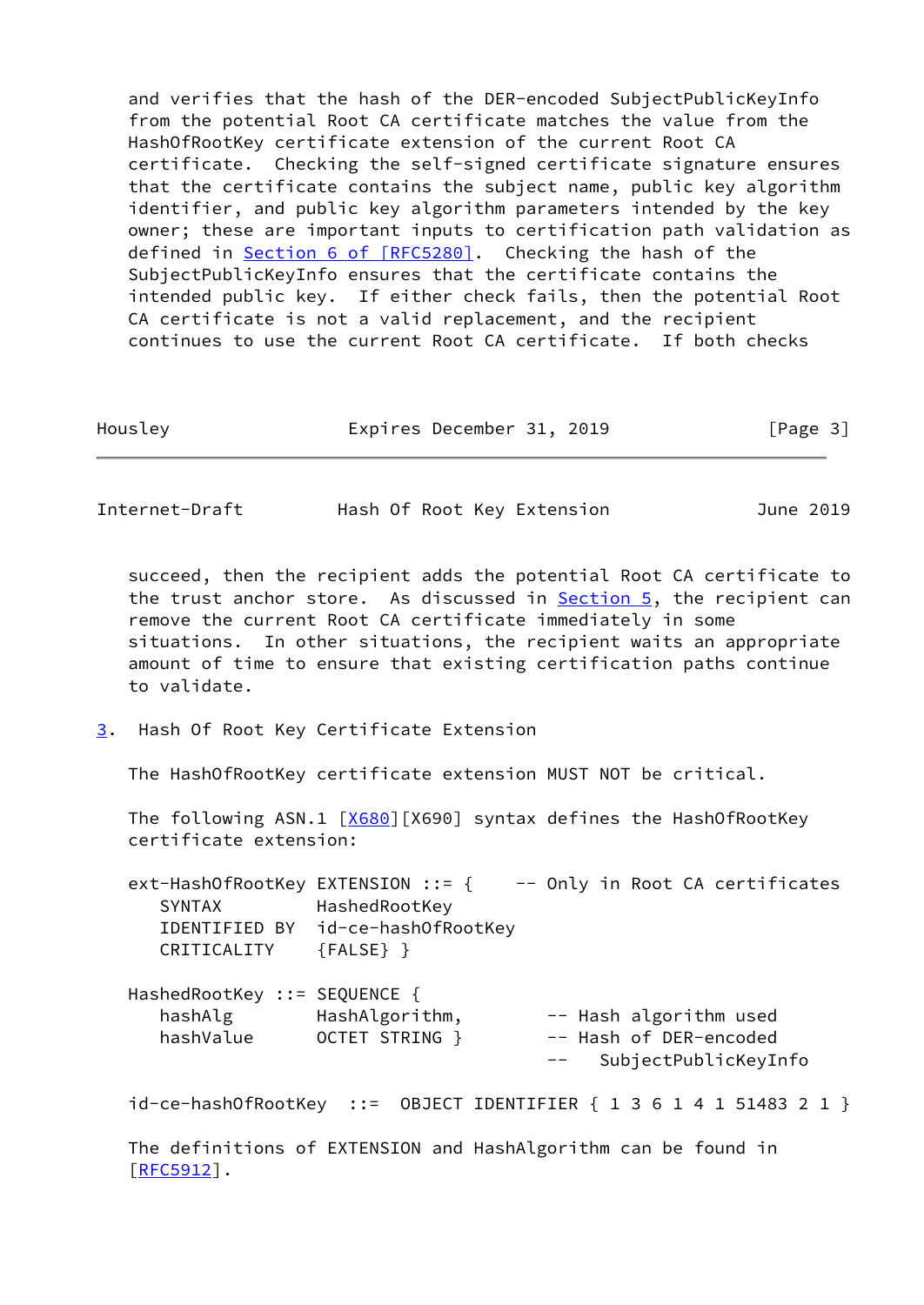The hashAlg indicates the one-way hash algorithm that was used to compute the hash value.

 The hashValue contains the hash value computed from the next generation public key. The public key is DER-encoded SubjectPublicKeyInfo as defined in [[RFC5280\]](https://datatracker.ietf.org/doc/pdf/rfc5280).

<span id="page-4-0"></span>[4](#page-4-0). IANA Considerations

This document makes no requests of the IANA.

<span id="page-4-1"></span>[5](#page-4-1). Operational Considerations

 Guidance on the transition from one trust anchor to another is available in Section [4.4 of \[RFC4210\]](https://datatracker.ietf.org/doc/pdf/rfc4210#section-4.4). In particular, the oldWithNew and newWithOld advice ensures that relying parties are able to validate certificates issued under the current Root CA certificate and the next generation Root CA certificate throughout the transition. The notAfter field in the oldWithNew certificate MUST

| Housley | Expires December 31, 2019 |  | [Page 4] |
|---------|---------------------------|--|----------|
|---------|---------------------------|--|----------|

Internet-Draft Hash Of Root Key Extension June 2019

 cover the validity period of all unexpired certificates issued under the old Root CA private key. Further, this advice SHOULD be followed by Root CAs to avoid the need for all relying parties to make the transition at the same time.

 After issuing the newWithOld certificate, the Root CA MUST stop using the old private key to sign certificates.

 Some enterprise and application-specific environments offer a directory service or certificate repository to make certificate and CRLs available to relying parties. Section [3 in \[RFC5280\]](https://datatracker.ietf.org/doc/pdf/rfc5280#section-3) describes a certificate repository. When a certificate repository is available, the oldWithNew and newWithOld certificates SHOULD be published before the successor to the current Root CA self-signed certificate is released. Recipients that are able to obtain the oldWithNew certificate SHOULD immediately remove the old Root CA self-signed certificate from the trust anchor store.

 In environments without such a directory service or repository, like the Web PKI, recipients need a way to obtain the oldWithNew and newWithOld certificates. The Root CA SHOULD include the subject information access extension [\[RFC5280](https://datatracker.ietf.org/doc/pdf/rfc5280)] with the accessMethod set to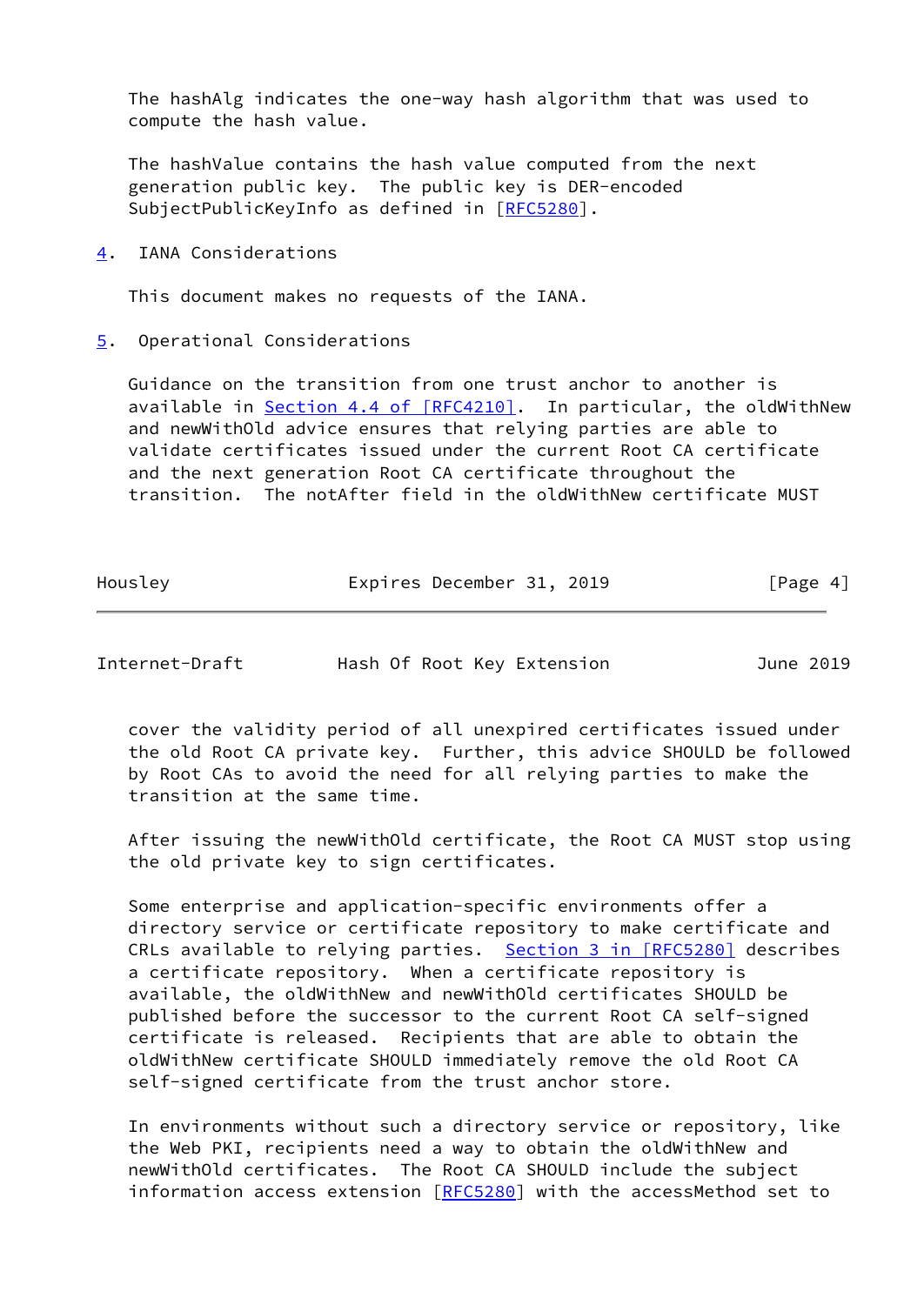id-ad-caRepository and the assessLocation set to the HTTP URL that can be used to fetch a DER-encoded "certs-only" (simple PKI response) message as specified in [\[RFC5272](https://datatracker.ietf.org/doc/pdf/rfc5272)] in all of their self-signed certificates. The Root CA SHOULD publish the "certs-only" message with the oldWithNew certificate and the newWithOld certificate before the subsequent Root CA self-signed certificate is released. The "certs-only" message format allows certificates to be added and removed from the bag of certificates over time, so the same HTTP URL can be used throughout the lifetime of the Root CA.

 In environments without such a directory service or repository, recipients SHOULD keep both the old and replacement Root CA self signed certificates in the trust anchor store for some amount of time to ensure that all end-entity certificates can be validated until they expire. The recipient MAY keep the old Root CA self-signed certificate until all of the certificates in the local cache that are subordinate to it have expired.

 Certification path construction is more complex when the trust anchor store contains multiple self-signed certificates with the same distinguished name. For this reason, the replacement Root CA self signed certificate SHOULD contain a different distinguished name than the one it is replacing. One approach is to include a number as part of the name that is incremented with each generation, such as "Example CA", "Example CA G2", "Example CA G3", and so on.

| Housley | Expires December 31, 2019 | [Page 5] |
|---------|---------------------------|----------|

<span id="page-5-1"></span>Internet-Draft Hash Of Root Key Extension June 2019

 Changing names from one generation to another can lead to confusion when reviewing the history of a trust anchor store. To assist with such review, a recipient MAY create an audit entry to capture the old and replacement self-signed certificates.

 The Root CA must securely back up the yet-to-be-deployed key pair. If the Root CA stores the key pair in a hardware security module, and that module fails, the Root CA remains committed to the key pair that is no longer available. This leaves the Root CA with no alternative but to deploy a new self-signed certificate that contains a newly generated key pair in the same manner as the initial self-signed certificate, thus losing the benefits of the Hash Of Root Key certificate extension altogether.

<span id="page-5-0"></span>[6](#page-5-0). Security Considerations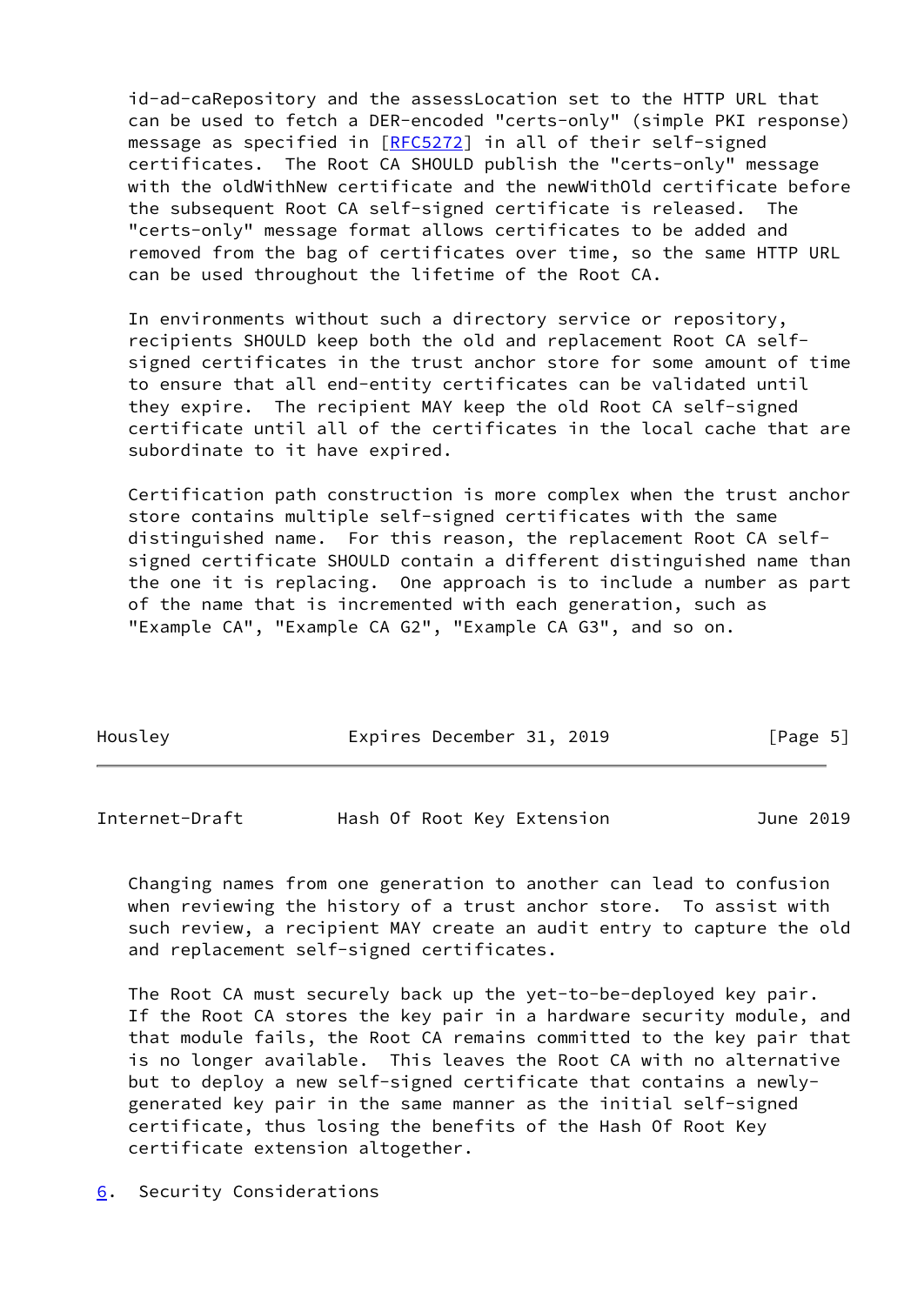The security considerations from [\[RFC5280](https://datatracker.ietf.org/doc/pdf/rfc5280)] apply, especially the discussion of self-issued certificates.

 The Hash Of Root Key certificate extension facilitates the orderly transition from one Root CA public key to the next by publishing the hash value of the next generation public key in the current certificate. This allows a relying party to unambiguously recognize the next generation public key when it becomes available; however, the full public key is not disclosed until the Root CA releases the next generation certificate. In this way, attackers cannot begin to analyze the public key before the next generation Root CA self-signed certificate is released.

 The Root CA needs to ensure that the public key in the next generation certificate is as strong or stronger than the key that it is replacing. Of course, a significant advance in cryptoanalytic capability can break the yet-to-be-deployed key pair. Such advances are rare and difficult to predict. If such an advance occurs, the Root CA remains committed to the now broken key. This leaves the Root CA with no alternative but to deploy a new self-signed certificate that contains a newly-generated key pair, most likely using a different signature algorithm, in the same manner as the initial self-signed certificate, thus losing the benefits of the Hash Of Root Key certificate extension altogether.

 The Root CA needs to employ a hash function that is resistant to preimage attacks [\[RFC4270](https://datatracker.ietf.org/doc/pdf/rfc4270)]. A first-preimage attack against the hash function would allow an attacker to find another input that results published hash value. For the attack to be successful, the input would have to be a valid SubjectPublicKeyInfo that contains a public key that corresponds to a private key known to the attacker. A second-preimage attack becomes possible once the Root CA releases the

| Housley | Expires December 31, 2019 |  |  |  | [Page 6] |  |
|---------|---------------------------|--|--|--|----------|--|
|---------|---------------------------|--|--|--|----------|--|

<span id="page-6-0"></span>Internet-Draft Hash Of Root Key Extension June 2019

 next generation public key, which makes the input to the hash function available to the attacker and everyone else. Again, the attacker needs to find a valid SubjectPublicKeyInfo that contains the public key that corresponds to a private key known to the attacker. If the employed hash function is broken after the Root CA publishes the self-signed certificate with the HashOfRootKey certificate extension, an attacker would be able to trick the recipient into installing the incorrect next generation certificate in the trust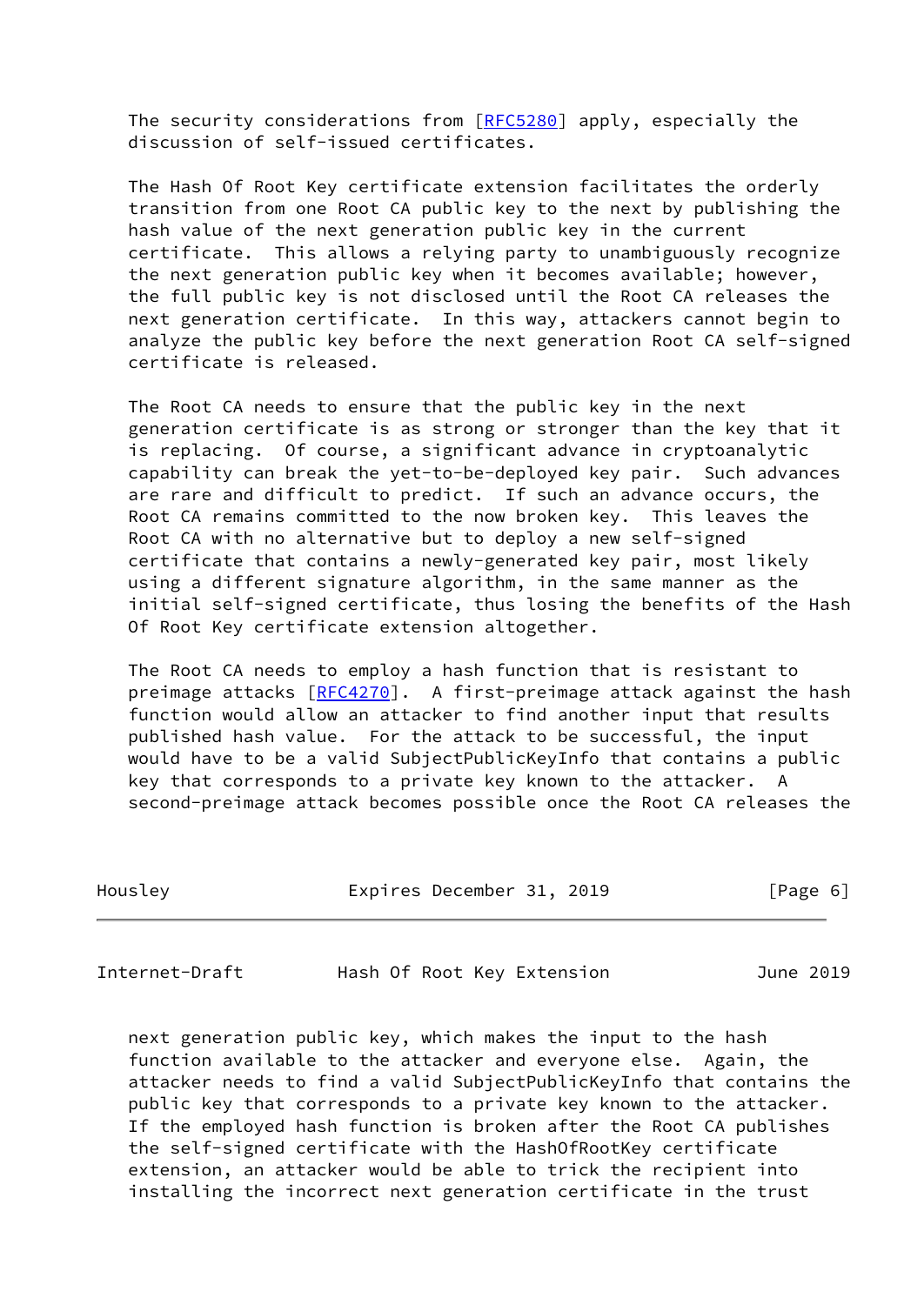anchor store.

 If an early release of the next generation public key occurs and the Root CA is concerned that attackers were given too much lead time to analyze that public key, then the Root CA can transition to a freshly generated key pair by rapidly performing two transitions. The first transition takes the Root CA to the key pair that suffered the early release, and it causes the Root CA to generate the subsequent Root key pair. The second transition occurs when the Root CA is confident that the population of relying parties have completed the first transition, and it takes the Root CA to the freshly generated key pair. Of course, the second transition also causes the Root CA to generate another key pair that is reserved for future use. Queries for the CRLs associated with certificates that are subordinate to the self-signed certificate can give some indication for the number of relying parties that are still actively using the self-signed certificates.

# <span id="page-7-0"></span>[7](#page-7-0). Acknowledgements

The Secure Electronic Transaction (SET) [\[SET](#page-9-3)] specification published by MasterCard and VISA in 1997 includes a very similar certificate extension. The SET certificate extension has essentially the same semantics, but the syntax fairly different.

CTIA - The Wireless Association - is developing a public key infrastructure that will make use of the certificate extension described in this document, and the object identifiers used in the ASN.1 module were assigned by CTIA.

 Many thanks to Stefan Santesson, Jim Schaad, Daniel Kahn Gillmor, Joel Halpern, Paul Hoffman, Rich Salz, and Ben Kaduk. Their review and comments have greatly improved the document, especially the Operational Considerations and Security Considerations sections.

<span id="page-7-1"></span>[8](#page-7-1). References

Housley **Expires December 31, 2019** [Page 7]

<span id="page-7-2"></span>

<span id="page-7-3"></span>Internet-Draft Hash Of Root Key Extension June 2019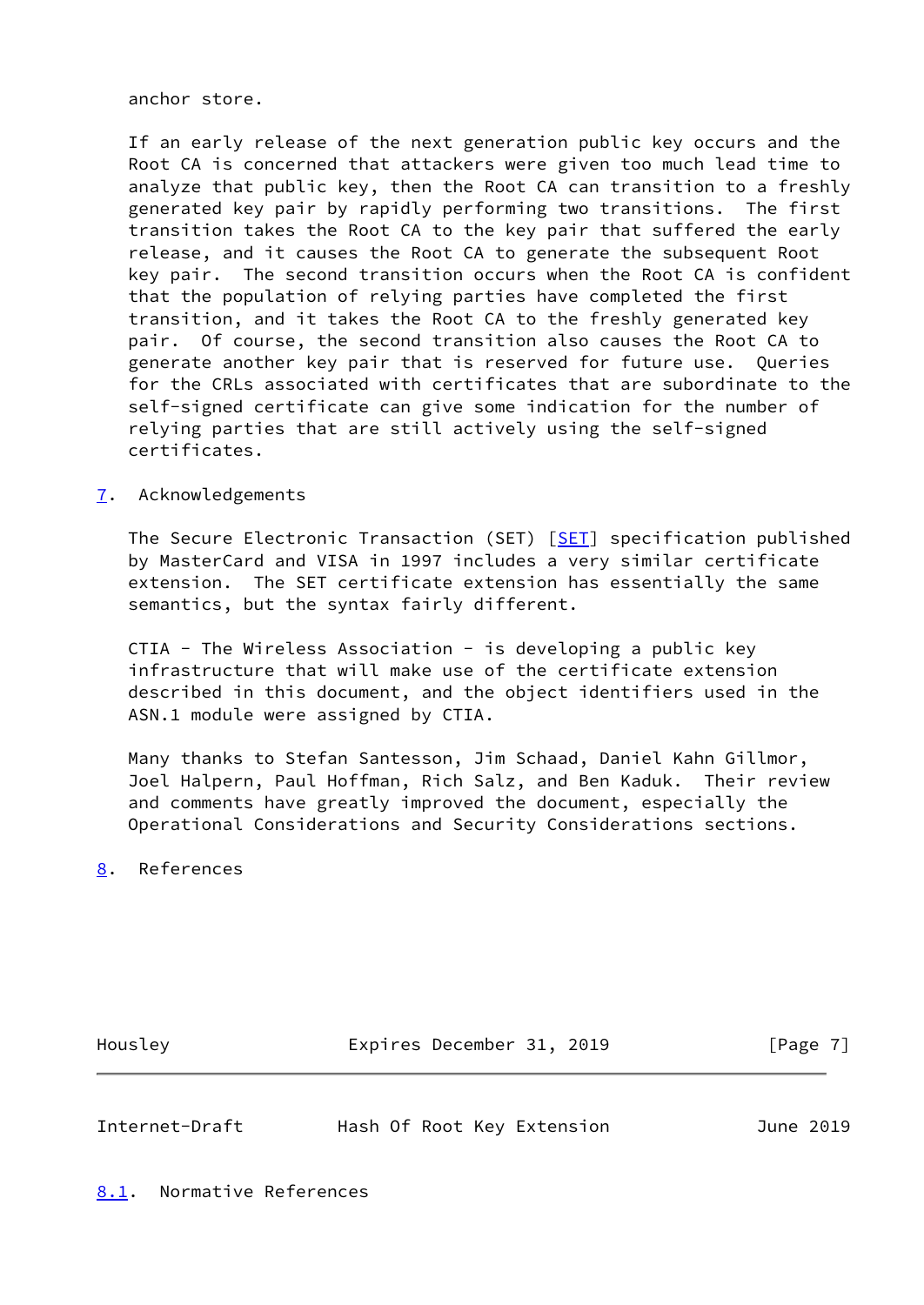- [RFC2119] Bradner, S., "Key words for use in RFCs to Indicate Requirement Levels", [BCP 14](https://datatracker.ietf.org/doc/pdf/bcp14), [RFC 2119](https://datatracker.ietf.org/doc/pdf/rfc2119), DOI 10.17487/RFC2119, March 1997, <[https://www.rfc-editor.org/info/rfc2119>](https://www.rfc-editor.org/info/rfc2119).
- [RFC4210] Adams, C., Farrell, S., Kause, T., and T. Mononen, "Internet X.509 Public Key Infrastructure Certificate Management Protocol (CMP)", [RFC 4210,](https://datatracker.ietf.org/doc/pdf/rfc4210) DOI 10.17487/RFC4210, September 2005, <[https://www.rfc-editor.org/info/rfc4210>](https://www.rfc-editor.org/info/rfc4210).
- [RFC4270] Hoffman, P. and B. Schneier, "Attacks on Cryptographic Hashes in Internet Protocols", [RFC 4270](https://datatracker.ietf.org/doc/pdf/rfc4270), DOI 10.17487/RFC4270, November 2005, <[https://www.rfc-editor.org/info/rfc4270>](https://www.rfc-editor.org/info/rfc4270).
- [RFC5272] Schaad, J. and M. Myers, "Certificate Management over CMS (CMC)", [RFC 5272,](https://datatracker.ietf.org/doc/pdf/rfc5272) DOI 10.17487/RFC5272, June 2008, <[https://www.rfc-editor.org/info/rfc5272>](https://www.rfc-editor.org/info/rfc5272).
- [RFC5280] Cooper, D., Santesson, S., Farrell, S., Boeyen, S., Housley, R., and W. Polk, "Internet X.509 Public Key Infrastructure Certificate and Certificate Revocation List (CRL) Profile", [RFC 5280,](https://datatracker.ietf.org/doc/pdf/rfc5280) DOI 10.17487/RFC5280, May 2008, <[https://www.rfc-editor.org/info/rfc5280>](https://www.rfc-editor.org/info/rfc5280).
- [RFC5912] Hoffman, P. and J. Schaad, "New ASN.1 Modules for the Public Key Infrastructure Using X.509 (PKIX)", [RFC 5912](https://datatracker.ietf.org/doc/pdf/rfc5912), DOI 10.17487/RFC5912, June 2010, <[https://www.rfc-editor.org/info/rfc5912>](https://www.rfc-editor.org/info/rfc5912).
- [RFC8174] Leiba, B., "Ambiguity of Uppercase vs Lowercase in [RFC](https://datatracker.ietf.org/doc/pdf/rfc2119) [2119](https://datatracker.ietf.org/doc/pdf/rfc2119) Key Words", [BCP 14](https://datatracker.ietf.org/doc/pdf/bcp14), [RFC 8174,](https://datatracker.ietf.org/doc/pdf/rfc8174) DOI 10.17487/RFC8174, May 2017, [<https://www.rfc-editor.org/info/rfc8174](https://www.rfc-editor.org/info/rfc8174)>.
- <span id="page-8-0"></span> [X680] ITU-T, "Information technology -- Abstract Syntax Notation One (ASN.1): Specification of basic notation", ITU-T Recommendation X.680, 2015.
- <span id="page-8-1"></span> [X690] ITU-T, "Information Technology -- ASN.1 encoding rules: Specification of Basic Encoding Rules (BER), Canonical Encoding Rules (CER) and Distinguished Encoding Rules (DER)", ITU-T Recommendation X.690, 2015.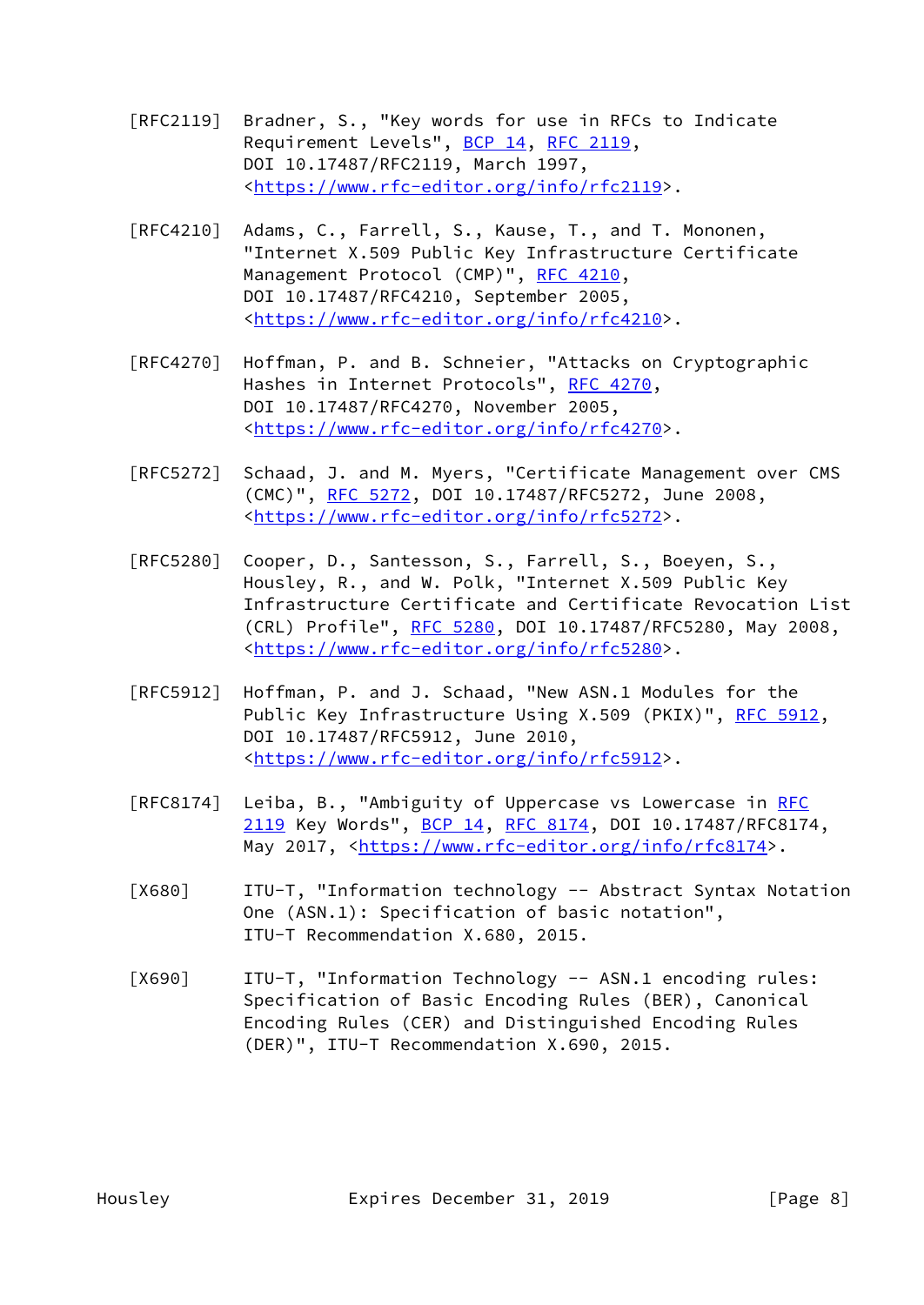- <span id="page-9-3"></span><span id="page-9-1"></span><span id="page-9-0"></span>[8.2](#page-9-0). Informative References
	- [SET] MasterCard and VISA, "SET Secure Electronic Transaction Specification -- Book 2: Programmer's Guide, Version 1.0", May 1997.

<span id="page-9-2"></span>[Appendix A.](#page-9-2) ASN.1 Module

 The following ASN.1 module provides the complete definition of the HashOfRootKey certificate extension.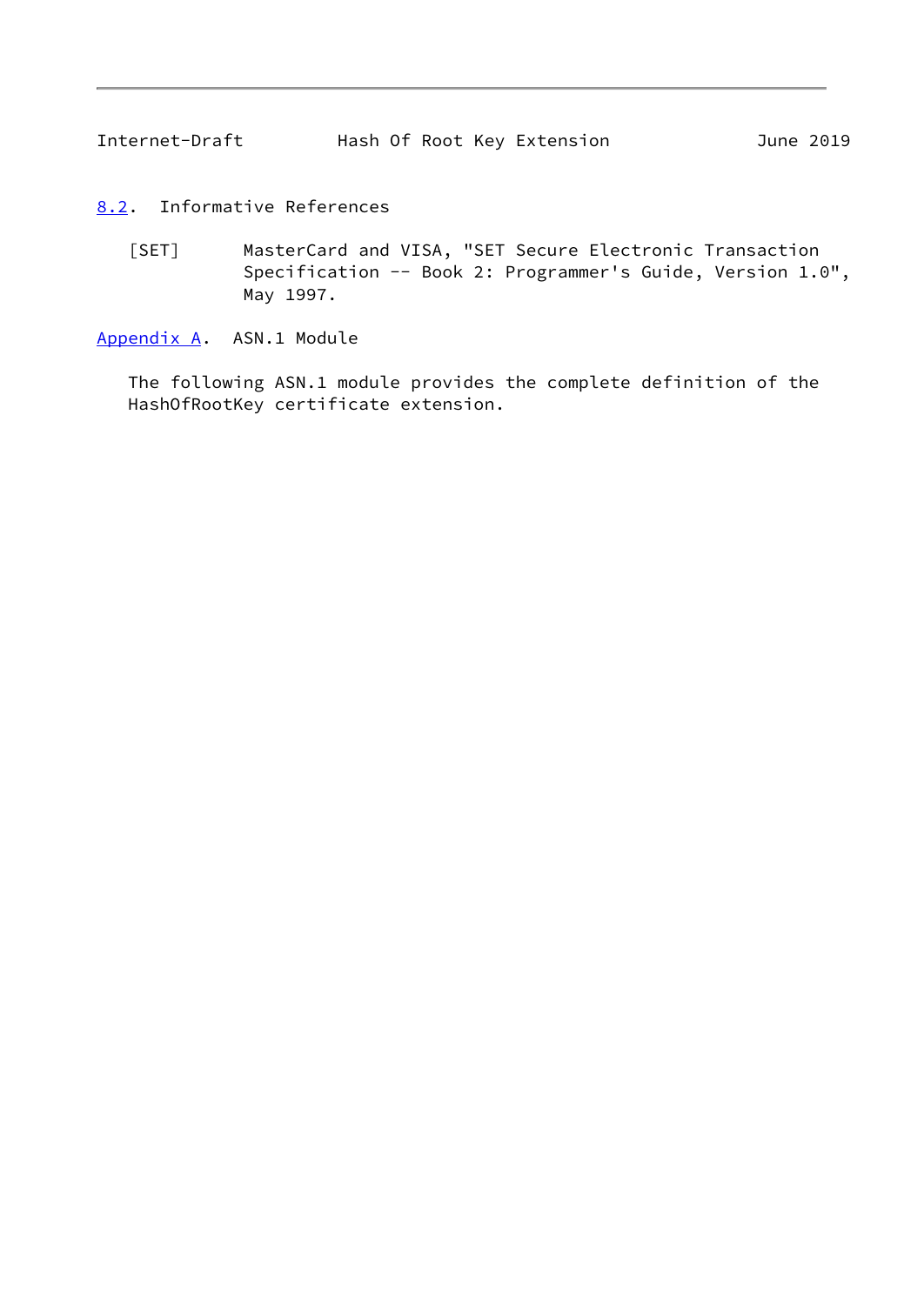```
Internet-Draft Hash Of Root Key Extension June 2019
  HashedRootKeyCertExtn { 1 3 6 1 4 1 51483 0 1 }
  DEFINITIONS IMPLICIT TAGS ::=
  BEGIN
  -- EXPORTS All
  IMPORTS
  HashAlgorithm
   RFC5912]
       \{ iso(1) identified-organization(3) dod(6) internet(1)
         security(5) mechanisms(5) pkix(7) id-mod(0)
          id-mod-pkix1-rsa-pkalgs-02(54) }
  EXTENSION
    FROM PKIX-CommonTypes-2009
      { iso(1) identified-organization(3) dod(6) internet(1)
        security(5) mechanisms(5) pkix(7) id-mod(0)
        id-mod-pkixCommon-02(57) } ;
 -[RFC5912]
--
  CertExtensions EXTENSION ::= {
     ext-HashOfRootKey, ... }
--
  -- HashOfRootKey Certificate Extension
 --ext-HashOfRootKey EXTENSION ::= { -- Only in Root CA certificates
     SYNTAX HashedRootKey
     IDENTIFIED BY id-ce-hashOfRootKey
     CRITICALITY {FALSE} }
 HashedRootKey ::= SEQUENCE {
    hashAlg HashAlgorithm, -- Hash algorithm used
```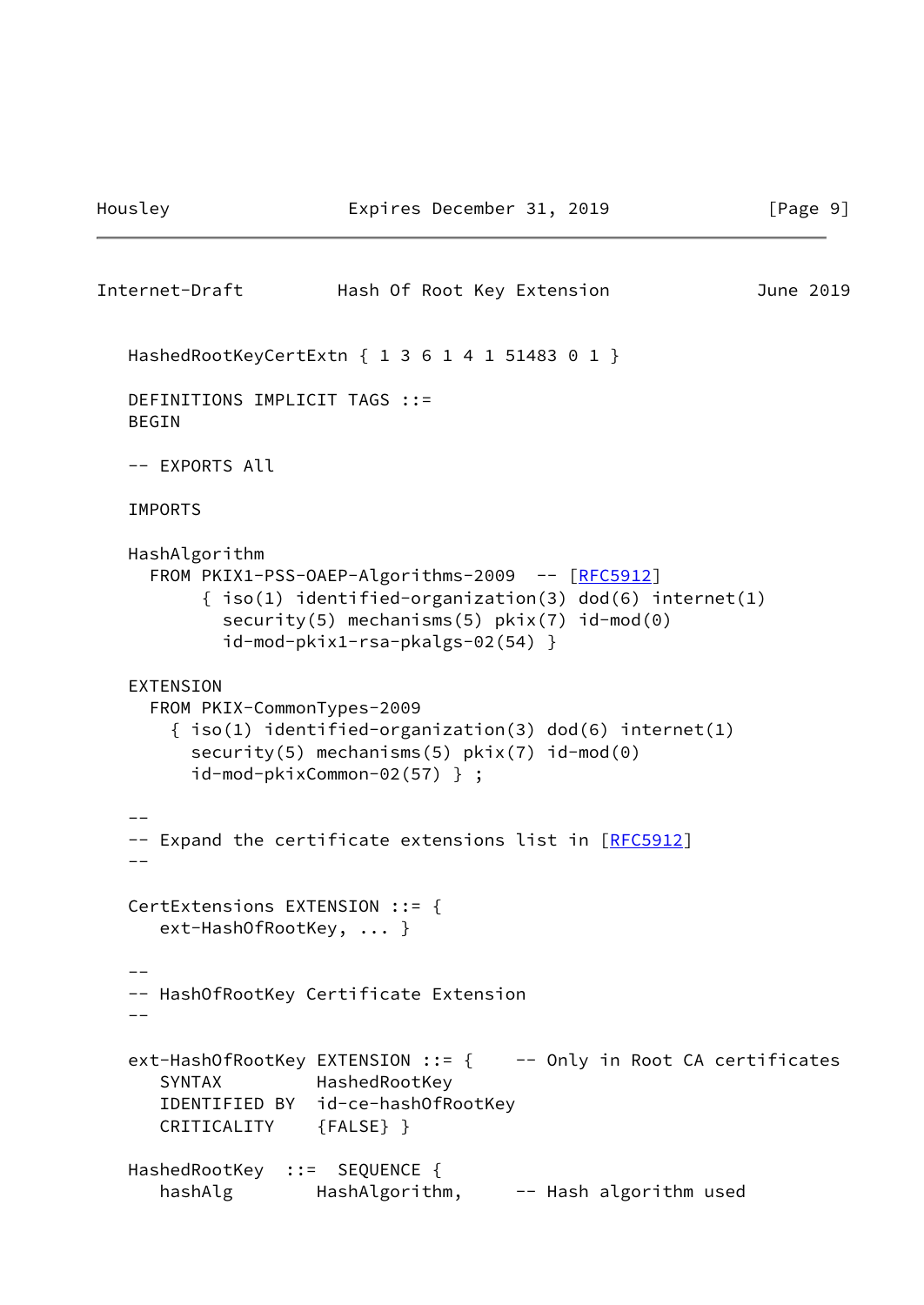hashValue OCTET STRING } -- Hash of DER-encoded -- SubjectPublicKeyInfo id-ce-hashOfRootKey OBJECT IDENTIFIER ::= { 1 3 6 1 4 1 51483 2 1 } END

Housley **Expires December 31, 2019** [Page 10]

<span id="page-11-0"></span>Internet-Draft Hash Of Root Key Extension June 2019

Author's Address

 Russ Housley Vigil Security 516 Dranesville Road Herndon, VA 20170 US

Email: housley@vigilsec.com